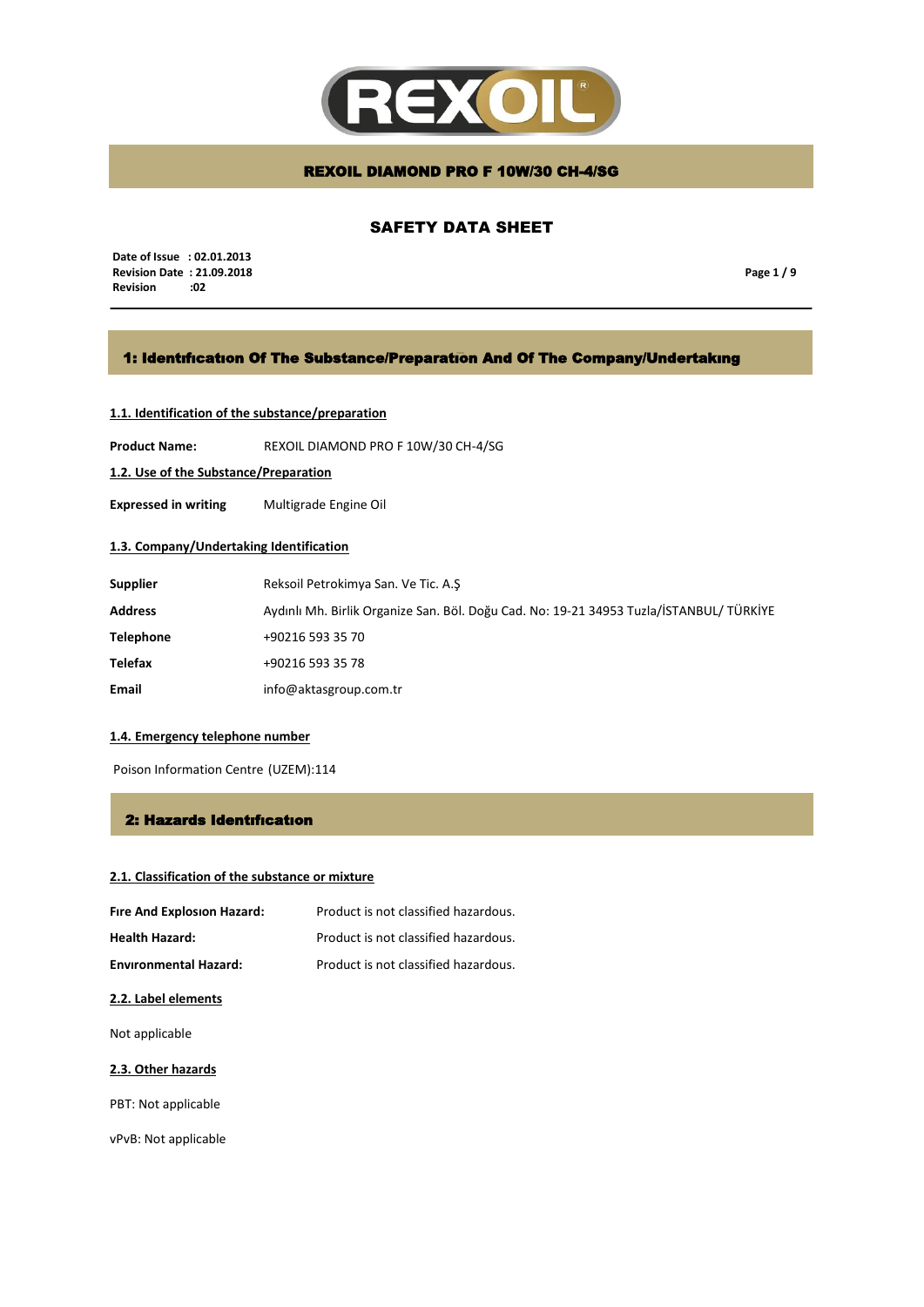

# SAFETY DATA SHEET

 **Date of Issue : 02.01.2013 Revision Date : 21.09.2018 Revision** 

**Page 2 / 9**

# 3: Composıtıon/Informatıon On Ingredıents

# **3.1. Substances**

| <b>Chemical name</b>                                                                  | Cas No      | <b>EC No</b> | Concentration(%)                                                                                   | <b>Classification</b>                                                                                                                 |
|---------------------------------------------------------------------------------------|-------------|--------------|----------------------------------------------------------------------------------------------------|---------------------------------------------------------------------------------------------------------------------------------------|
| <b>Lubricating oils</b><br>(petroleum), C20-50,<br>hydrotreated neutral oil-<br>based | 72623-87-1  | 276-738-4    | 55-85                                                                                              | Asp. Tox.1, H304                                                                                                                      |
| long chain alkyl thio<br>carbamide metal complex                                      |             | 457-320-2    | $0, 1 - 0, 3$                                                                                      | Skin Irrit. 2, H315<br>Skin Sens. 1, H317<br>Aquatic Chronic 3, H412                                                                  |
| Zinc bis[O-(6-<br>methylheptyl)] bis[O-(sec-<br>butyl)]<br>bis(dithiophosphate)       | 93819-94-4  | 298-577-9    | $0, 3 - 0, 8$                                                                                      | Skin Irrit. 2, H315<br>Eye Dam. 1/H318<br>Aquatic Chronic 2, H411                                                                     |
| methacrylate copolymer                                                                | Proprietary |              | $0, 1 - 0, 3$                                                                                      | Eye Irrit.2, H319                                                                                                                     |
| <b>Alkyl Methacrylate</b><br>ADDITIONAL INCODMATION                                   | Proprietary |              | 0,001-0,003<br>Broduct containing minoral oil with loss than 2% BMSO ovtract as moasured by ID 246 | Skin Irrit. 2, H315<br>Eye Irrit.2, H319<br>STOT SE 3, H335<br>Skin Sens. 1, H317<br>Aquatic Acute 1, H400<br>Aquatic Chronic 1, H410 |

**ADDITIONAL INFORMATION** Product containing mineral oil with less than 3% DMSO extract as measured by IP-346

### 4: First Aid Measures

# **4.1. Description of first aid measures**

| Eye contact         | In case of contact, immediately flush eyes with plenty of water for at least 15 minutes. Get<br>medical attention immediately                                                 |
|---------------------|-------------------------------------------------------------------------------------------------------------------------------------------------------------------------------|
| <b>Skin contact</b> | In case of contact, immediately flush skin with plenty of water for at least 15 minutes while<br>removing contaminated clothing and shoes. Get medical attention immediately. |
| Ingestion           | Do not induce vomiting. Rinse mouth with water. Consult a physician.                                                                                                          |
| <b>Inhalation</b>   | If inhaled, remove to fresh air. If not breathing, give artificial respiration. If breathing is                                                                               |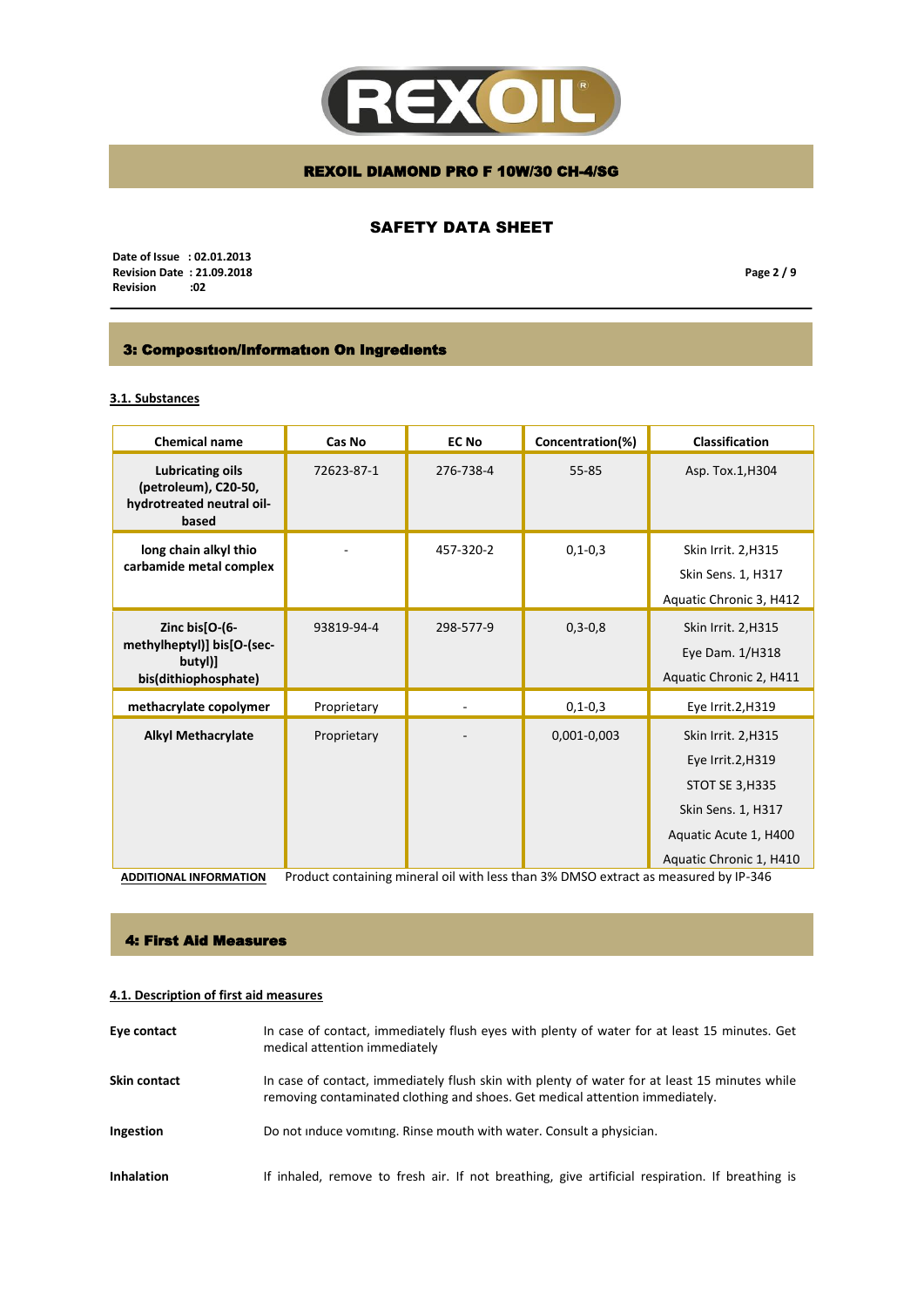

# SAFETY DATA SHEET

 **Date of Issue : 02.01.2013 Revision Date : 21.09.2018 Revision :02**

**Page 3 / 9**

difficult, give oxygen. Get medical attention if symptoms appear.

### **4.2. Most İmportant Symptoms And Effects, Both Acute And Delayed**

Not determined.

**4.3. Indication Of Any İmmediate Medical Attention And Special Treatment Needed**

**Notes to physician** Not applicable.

#### 5: Firefighting Measures

### **5.1. Extinguishing Media**

**Suitable extinguishing media** In case of fire, use water spray (fog), foam, dry chemical or CO2.

**Unsuitable extinguishing media** Do not use water .

#### **5.2. Special Hazards Arising From The Substance Or Mixture**

Decomposition products may include the following materials: carbon oxides (CO, CO2)

#### **5.3. Advice For Firefighters**

Fire-fighters should wear positive pressure self-contained breathing apparatus (SCBA) and full turnout gear.

#### 6: Accidental Release Measures

### **6.1. Personal Precautions, Protective Equipment And Emergency Procedures**

Immediately contact emergency personnel. Keep unnecessary personnel away. Use suitable protective equipment (section 8). Follow all fire-fighting procedures (section 5).

#### **6.2. Environmental Precautions**

Try to restrict the release and prevent spread of the product into the environment. Collect liquid before it spreads into drains, the ground and waters.

### **6.3. Methods And Materials For Containment And Cleaning Up**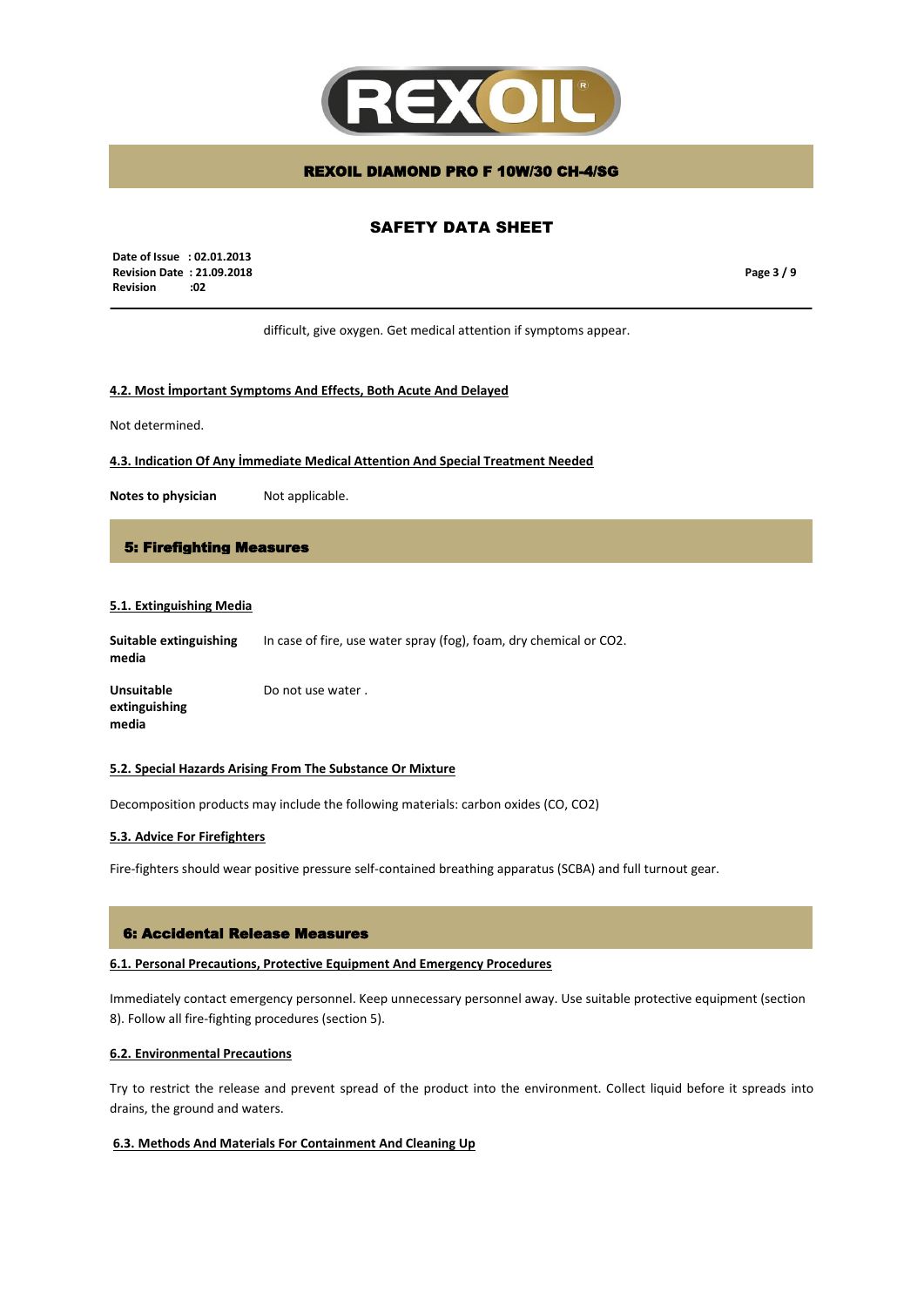

# SAFETY DATA SHEET

 **Date of Issue : 02.01.2013 Revision Date : 21.09.2018 Revision :02**

**Page 4 / 9**

Immediately start clean-up of the liquid and contaminated soil. Small amounts can be collected using absorbent material. Product waste should be disposed in accordance with item 13. In case of spill, immediately contact local authorities.

### 7: Handlıng And Storage

### **7.1. Precautions For Safe Handling**

Provide sufficient ventilation when handling the product. Wear protective equipment when needed. Wear safety shoes while handling containers.

### **7.2. Conditions For Safe Storage, İncluding Any İncompatibilities**

Keep container tightly closed. Keep container in a cool, well-ventilated area.

### **7.3. Specific End Use(s)**

Refer to section 1.2. or the extended SDS if applicable.

### 8: Exposure Controls/Personal Protection

#### **8.1. Threshold Limits**

TWA  $(8 h) : 5 mg/m<sup>3</sup>$ 

STEL (15 min) : 10 mg/m³

### **8.2. Exposure Controls**

#### **8.2.1 Personal Protective Equipment**



### **8.2.2 Appropriate Engineering Controls**

Provide exhaust ventilation or other engineering controls to keep the airborne concentrations of vapors below their respective threshold limit value.

### **8.2.3 Individual Protection Measures**

**Eye/face protection** Safety glasses with side shields. Goggles with a face shield may be necessary depending on quantity of material and conditions of use.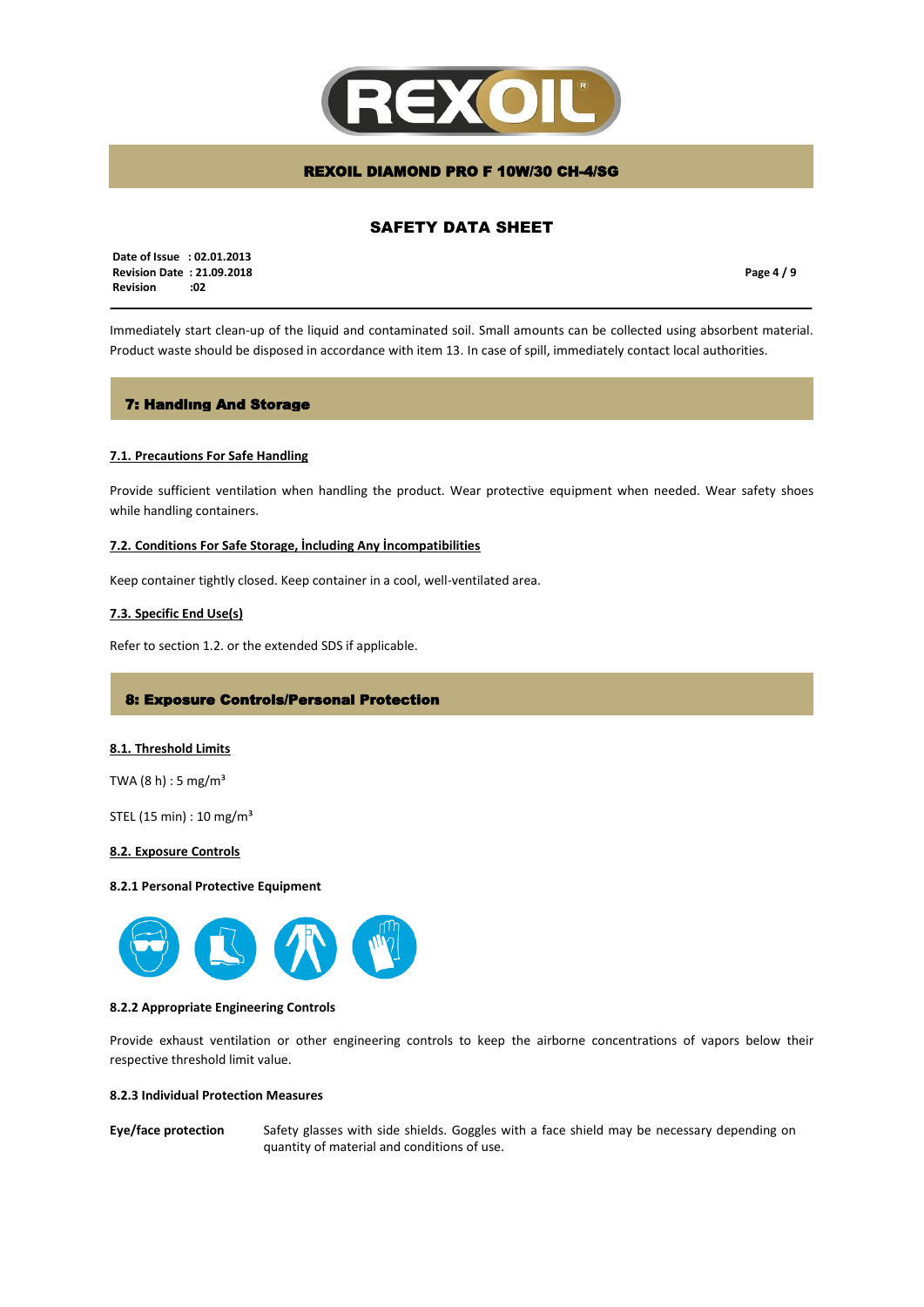

# SAFETY DATA SHEET

| Date of Issue : 02.01.2013<br><b>Revision Date: 21.09.2018</b><br><b>Revision</b><br>:02 |                                                                                                         | Page 5/9 |
|------------------------------------------------------------------------------------------|---------------------------------------------------------------------------------------------------------|----------|
| <b>Hand protection</b>                                                                   | Nitrile rubber, PVC disposable gloves. Change protective gloves often enough.                           |          |
| Skin and body<br>protection                                                              | Minimize any skin contact. Protective clothing when needed.                                             |          |
| <b>Respiratory protection</b>                                                            | Use appropriate respiratory protection if there is the potential to exceed the exposure<br>$limit(s)$ . |          |

# 9: Physical And Chemical Properties

# **9.1. Information On Basic Physical And Chemical Properties**

| <b>Test</b>                                  | <b>Test Unit</b>   | <b>Values</b>      | <b>Test Method</b> |
|----------------------------------------------|--------------------|--------------------|--------------------|
| <b>Physical state</b>                        |                    | Liquid-Yellow.     |                    |
| Odor                                         |                    | Petroleum.         |                    |
| <b>Odor threshold</b>                        |                    | Not available.     |                    |
| рH                                           |                    | Not available.     |                    |
| <b>Pour Point</b>                            | 2C                 | $Max - 33$         | <b>ASTM D 6749</b> |
| Initial boiling point and boiling            |                    | Not available.     |                    |
| <b>Evaporation rate</b>                      | $\overline{a}$     | Not available.     |                    |
| Flammability (solid, gas)                    |                    | Not available.     |                    |
| Upper/lower flammability or explosive limits |                    | Not available.     |                    |
| Vapor pressure                               |                    | Not available.     |                    |
| <b>Vapor density</b>                         |                    | Not available.     |                    |
| Density, 15 °C                               | g/cm <sup>3</sup>  | 0,87-0,90          | <b>ASTM D 4052</b> |
| Solubility                                   |                    | insoluble in water |                    |
| Partition coefficient (n-octanol/water)      |                    | Not available.     |                    |
| <b>Decomposition temperature</b>             |                    | Not available.     |                    |
| Viscosity, 100 °C                            | mm <sup>2</sup> /s | $9,3 - 12,5$       | ASTM D 445         |
| <b>Explosive properties</b>                  |                    | Not available.     |                    |
| <b>Oxidizing properties</b>                  |                    | Not available.     |                    |
| <b>Flash Point</b>                           | 2C                 | Min. 210           | ASTM D 92          |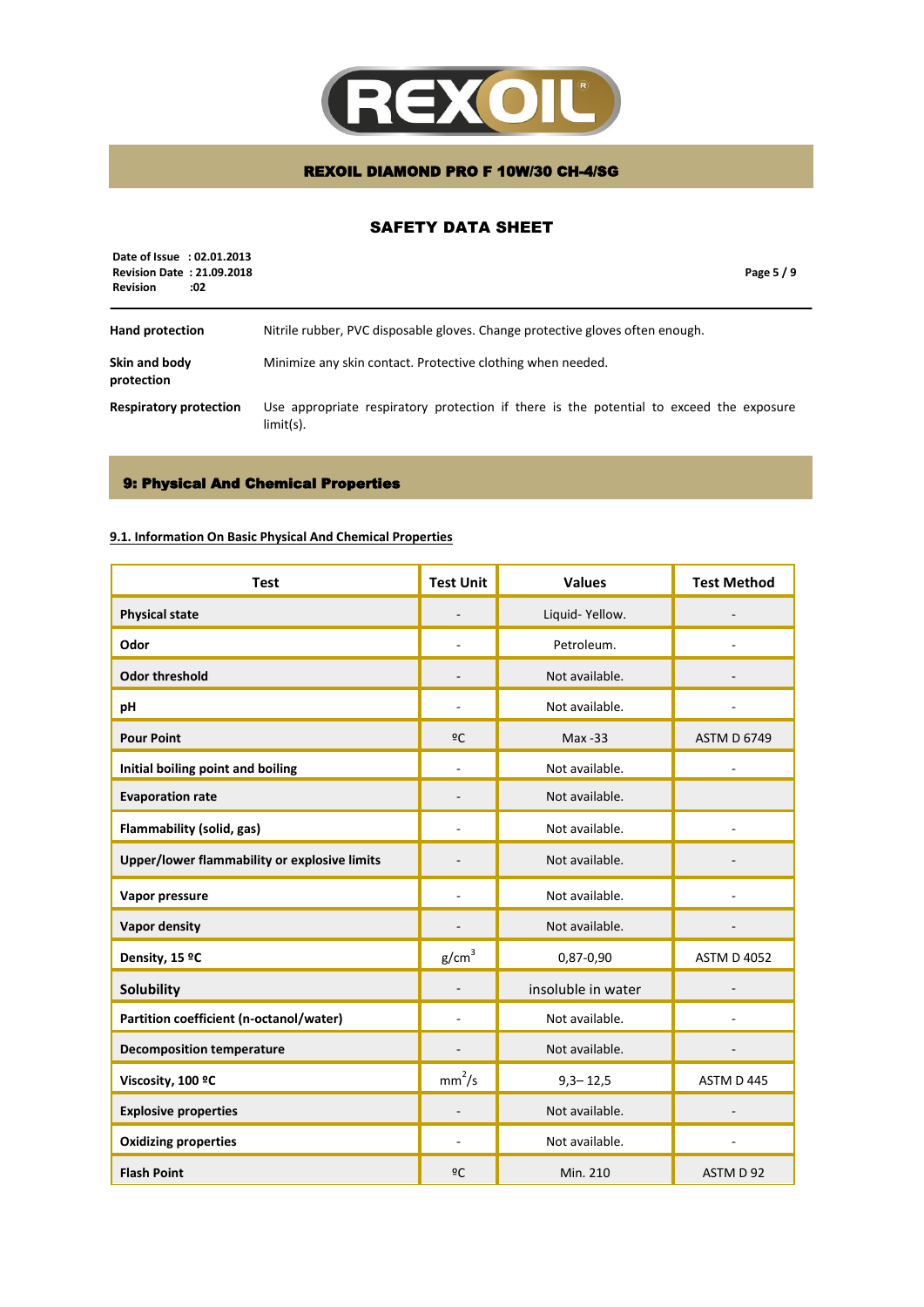

# SAFETY DATA SHEET

 **Date of Issue : 02.01.2013 Revision Date : 21.09.2018 Revision** 

**Page 6 / 9**

# **9.2. Further information**

No specific data.

### 10: Stability And Reactivity

**10.1. Reactivity** No specific test data related to reactivity available for this product or its ingredients. **10.2. Chemical Stability** The product is stable. **10.3. Possibility Of Hazardous Reactions** Not determined. **10.4 Conditions To Avoid**

High temperatures, sparks, and open flames.

### **10.5 Incompatible Materials**

Strong oxidizing and reducing agents.

**10.6 Hazardous decomposition products**

No specific data.

### 11: Toxicological Information

### **11.1. Information on toxicological effects**

| <b>Acute toxicity</b>                            | No specific data.                  |
|--------------------------------------------------|------------------------------------|
| <b>Skin irritation</b>                           | May irritate slightly the skin.    |
| Serious eye damage/ eye irritation               | May irritate slightly the the eyes |
| Carcinogenicity                                  | No specific data.                  |
| <b>Reproductive toxicity</b>                     | No specific data.                  |
| Specific target organ toxicity - single exposure | No specific data.                  |
| Specific target organ toxicity - repeat exposure | No specific data.                  |

# 12: Ecological Information

**12.1. Toxicity** Daphnia EC50/48h: 101.0000 mg/l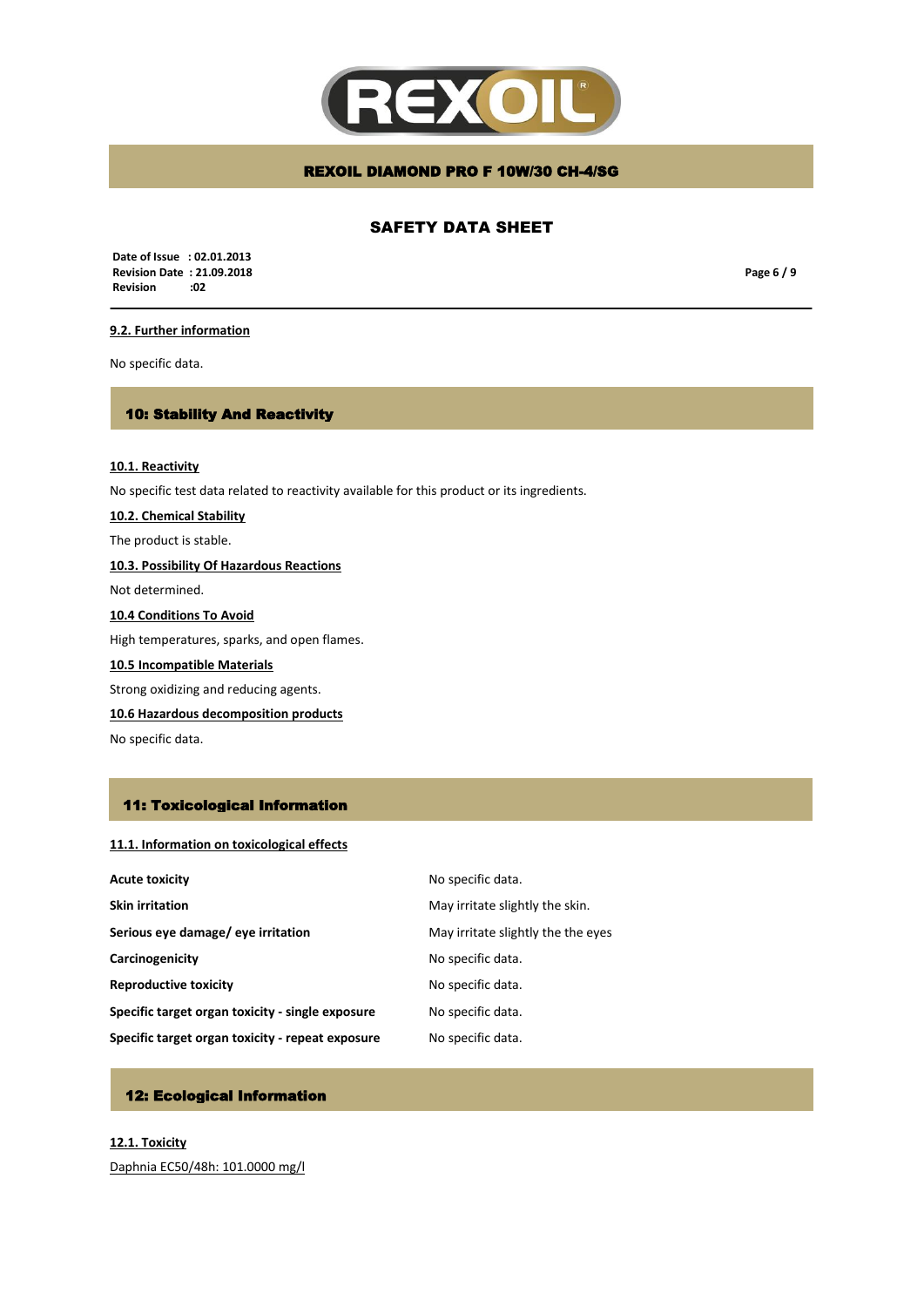

# SAFETY DATA SHEET

 **Date of Issue : 02.01.2013 Revision Date : 21.09.2018 Revision :02**

**Page 7 / 9**

Algae IC50/72h : 101.0000 mg/l

Fish LC50/96h : 101.0000 mg/l

**12.2. Persistence and degradability** 

No specific data.

**12.3. Bioaccumulative potential**

No specific data.

### **12.4. Mobility**

Product does not evaporate from surface soil or water. It is insoluble in water. Product can penetrate soil until reaching the surface of ground water. Base oil hydrocarbons can be adsorbed onto organic material in soil or sediment.

### **12.5. Results of PBT and vPvB assessment**

No specific data.

### **12.6. Other adverse effects**

No specific data.

### 13: Disposal Considerations

### **GENERAL INFORMATION**

Dispose of waste and residues in accordance with local authority requirements.

#### **DISPOSAL METHODS**

Incinerate with provision for removal of effluent gases by scrubber.

### 14: Transport information

Not dangerous goods in the meaning of ADR/RID, ADNR,IMDG-Code, ICAO/IATA-DGR

# **14.1. UN No** Not applicable. **14.2. Proper shipping name** Not applicable. **14.3. Transport hazard class(es):** Not applicable. **14.4. Packaging group**  Not applicable. **14.5. Environmental hazards:** Not applicable. **14.6. Special precautions for user**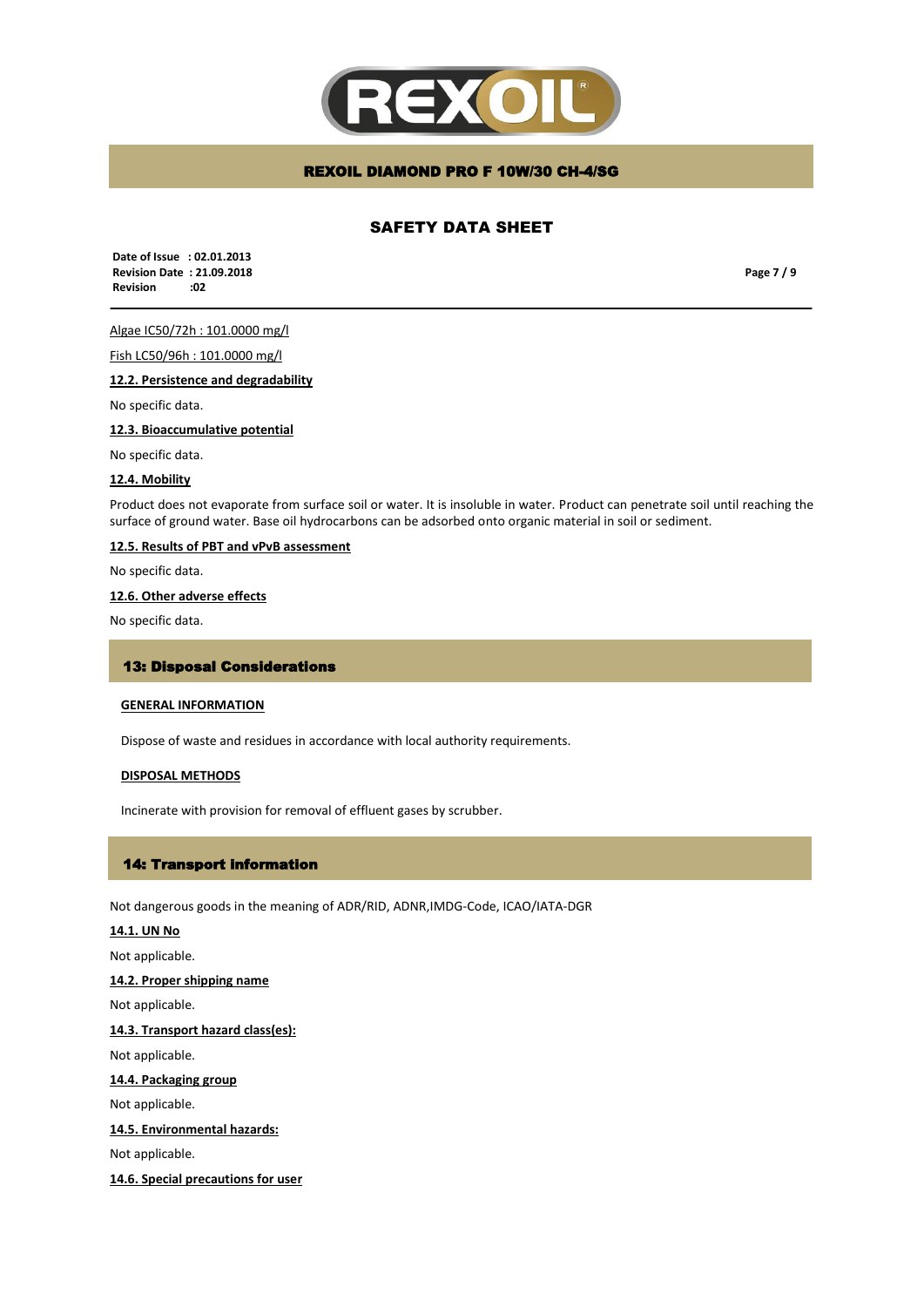

# SAFETY DATA SHEET

 **Date of Issue : 02.01.2013 Revision Date : 21.09.2018 Revision :02**

**Page 8 / 9**

### Not applicable.

**14.7. Transport in bulk according to Annex II of MARPOL 73/78 and the IBC Code**

Not applicable.

# 15: Regulatory Information

### **15.1. Safety, health and environmental regulations/legislation specific for the substance or mixture**

Product is classified and labeled in accordance with the procedures and principles stipulated in the EU Directive and ' Regulations on the preparation of safety data sheets on hazardous substances and mixtures (13.12.2014- 29204 numbered Official Gazette) '', '' The regulation on preparation and distribution of safety data sheets on hazardous materials and preparations (26/12/2008 to 27092 Rep.".

### 16: Other Informatıon

#### **Revısıon Statement:**

This Safety Data Sheet is Revision 2. Product is classified and labeled in accordance with the procedures and principles stipulated in the (13.12.2014- 29204 numbered Official Gazette) '', '' The regulation on preparation and distribution of safety data sheets on hazardous materials and preparations

#### **Explanations of the abbreviations**

| <b>ADR</b>             | European Agreement concerning the International Transport of Dangerous Goods by Road |
|------------------------|--------------------------------------------------------------------------------------|
| <b>IATA</b>            | The International Air Transport Association                                          |
| <b>IMDG</b>            | International Maritime Dangerous Goods Code                                          |
| <b>MARPOL</b><br>73/78 | International Convention for the Prevention of Pollution from Ships                  |
| <b>PBT</b>             | Persistent Bioaccumulative Toxic                                                     |
| <b>RID</b>             | Regulations concerning the International Transport of Dangerous Goods by Rail        |
| <b>STEL</b>            | Short Term Exposure Limit                                                            |
| <b>TWA</b>             | 8-hour Time Weighted Averages                                                        |
| vPvB                   | Very Persistent Bioaccumulative Toxic                                                |

#### **Information sources**

-ESIS (European chemical Substances Information System), http://esis.jrc.ec.europa.eu/

- REACH registered chemicals, http://echa.europa.eu/chem\_data\_en.asp

#### **Hazard statements:**